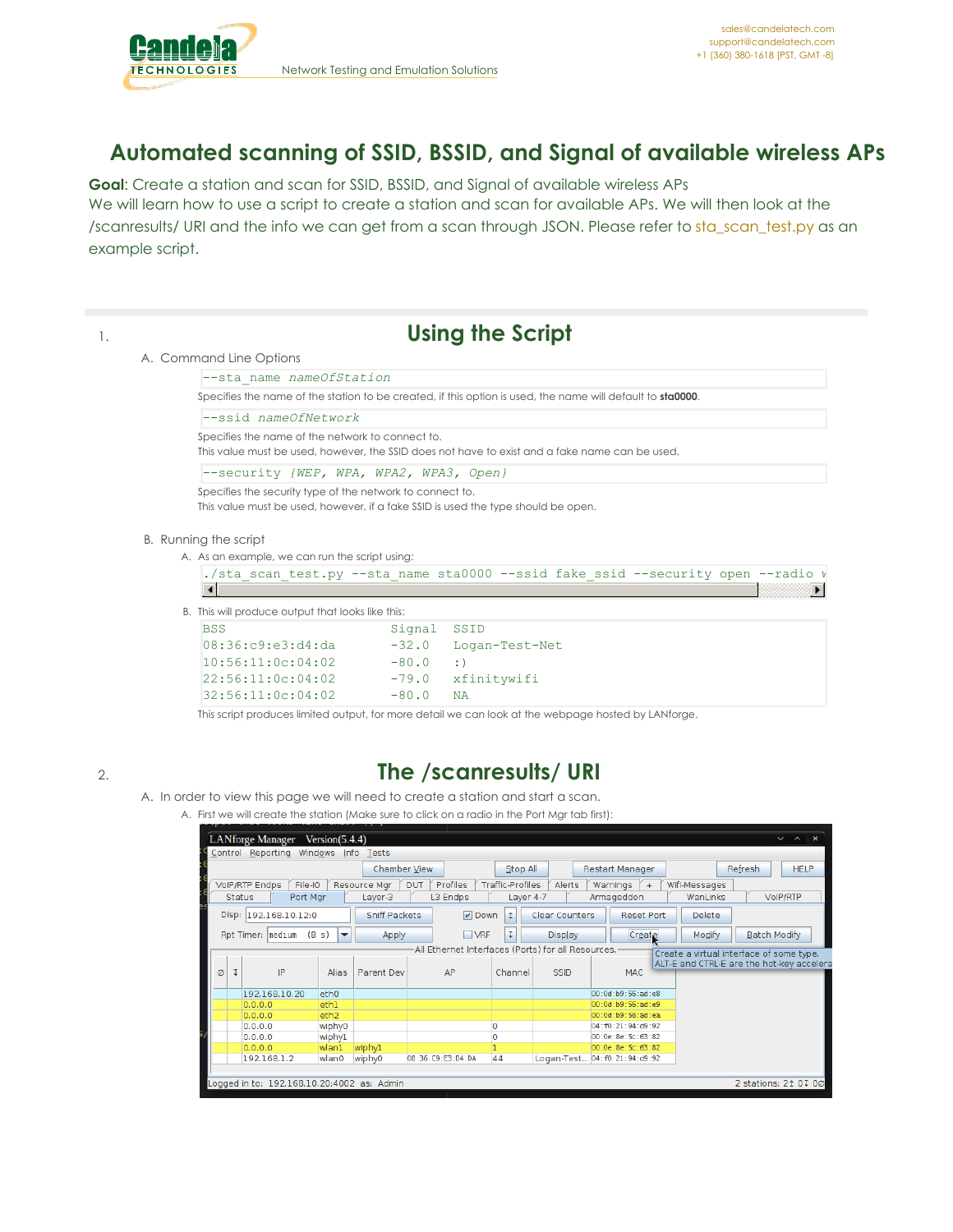B. Next we will create the station, the default values can be used or a specific number for the station can be given:

| O MAC-VLAN                         |                                              | ○ 802.1Q-VLAN ○ Redirect ○ Bridge                         |                                              | ○ Bond                                                                 |   |
|------------------------------------|----------------------------------------------|-----------------------------------------------------------|----------------------------------------------|------------------------------------------------------------------------|---|
|                                    | ○ GRE Tunnel ◎ <u>W</u> iFi STA              |                                                           |                                              | © WiFi VAP © WiFi Monitor © WiFi Virtual Radio                         |   |
| Shelf: $ 1 $ $\blacktriangleright$ | Resource: 1 (logan-1f2) $\blacktriangledown$ |                                                           | Port: 4 (wiphy0)                             | ▼                                                                      |   |
| Quantity: 1                        |                                              |                                                           |                                              |                                                                        |   |
| Basic Settings                     | WiFi Settings                                | Advanced Settings                                         |                                              |                                                                        |   |
| <b>VLAN ID:</b>                    |                                              |                                                           |                                              |                                                                        |   |
| $STA$ ID:                          | 0000                                         |                                                           |                                              |                                                                        |   |
| Parent MAC:                        | 04:f0:21:94:d9:92                            |                                                           |                                              |                                                                        |   |
| MAC Addr:                          | <b>boc:xoc:xoc:*:*:xoc</b>                   | ▼                                                         |                                              |                                                                        |   |
| DHCP-IPv4                          | Multiple Subnets                             |                                                           |                                              |                                                                        |   |
| IP Address:                        |                                              |                                                           |                                              |                                                                        |   |
| IP Mask or Bits:                   |                                              |                                                           |                                              |                                                                        |   |
| Gateway IP:                        |                                              |                                                           |                                              |                                                                        |   |
| #1 Redir Name:                     |                                              |                                                           |                                              |                                                                        |   |
| #2 Redir Name:                     |                                              |                                                           |                                              |                                                                        |   |
|                                    |                                              |                                                           |                                              |                                                                        |   |
| Down<br><b>Aprily</b>              | Cancel                                       |                                                           | Ready                                        | Attempt to apply changes, but do not close the current window to allow |   |
|                                    |                                              |                                                           |                                              |                                                                        |   |
|                                    | Current:                                     | Port Status Information<br>LINK-DOWN GRO NONE             |                                              |                                                                        |   |
|                                    |                                              | Driver Info: Port Type: WIFI-STA Parent: wiphy0           | wiphy0                                       |                                                                        |   |
|                                    |                                              | Port Configurables                                        |                                              |                                                                        |   |
| Standard Configuration<br>Enable   |                                              |                                                           | Advanced Configuration   Misc Configuration  | <b>Custom WiFi</b><br>Corruptions                                      |   |
| Set MAC                            | $\Box$ Down                                  | $\Box$ Aux-Mgt                                            | General Interface Settings<br>DHCP Hostname: | None                                                                   | ▼ |
| Set TX Q Len                       | DHCP-IPv6                                    | DI DHCP Release                                           | DHCP Vendor ID:                              | None                                                                   | ▼ |
| Set MTU<br>Set Offload             | DHCP-IPv4                                    | Secondary-IPs                                             | DHCP Client ID:                              | None                                                                   | ▼ |
| <b>Set PROMISC</b>                 | DNS Servers:                                 | <b>BLANK</b>                                              | Peer IP:                                     | <b>NA</b>                                                              |   |
|                                    | IP Address:                                  | 0.0.0.0                                                   | Global IPv6:                                 | <b>AUTO</b>                                                            |   |
| Services                           | IP Mask:                                     | 0.0.0.0                                                   | Link IPv6:                                   | <b>AUTO</b>                                                            |   |
| <b>HTTP</b><br><b>FTP</b>          | Gateway IP:                                  | 0.0.0.0                                                   | IPv6 GW:                                     | <b>AUTO</b>                                                            |   |
| <b>DNS</b>                         | A <u>l</u> ias:                              |                                                           | MTU:                                         | 1500                                                                   |   |
| RADIUS                             | MAC Addr:                                    | 04:f0:21:31:5a:92                                         | TX Q Len                                     | 1000                                                                   |   |
| <b>IPSEC-Client</b>                | Rpt Timer:                                   | medium<br>(8 s)                                           | WiFi Bridge:                                 | <b>NONE</b>                                                            | ▼ |
| IPsec-Upstream                     | IPSec GW:                                    | 0.0.0.0                                                   | IPSec Password:                              |                                                                        |   |
|                                    | IPSec Local ID.:                             |                                                           | IPSec Remote ID.:                            |                                                                        |   |
| Low Level                          |                                              |                                                           | WiFi Settings                                |                                                                        |   |
| PROMISC                            | SSID:                                        | fake-ssid                                                 | $\blacktriangleright$   AP:                  | <b>DEFAULT</b>                                                         |   |
| TSO Enabled                        | Key/Phrase:                                  |                                                           | حدبال                                        | Tonn 11-L- AVE                                                         |   |
| UFO Enabled                        | Freq/Channel: 0/0                            |                                                           | WiFi SSID identifier.                        | Use [BLANK] for empty SSID, which means use any available SSID         |   |
| GSO Enabled                        |                                              | $\Box$ WPA $\Box$ WPA2 $\Box$ WPA3 $\Box$ OSEN $\Box$ WEP |                                              |                                                                        |   |
| LRO Enabled                        |                                              |                                                           | Disable HT40 Enable VHT160 Disable SGI       |                                                                        |   |
| V GRO Enabled                      |                                              |                                                           |                                              |                                                                        |   |
|                                    |                                              |                                                           |                                              |                                                                        |   |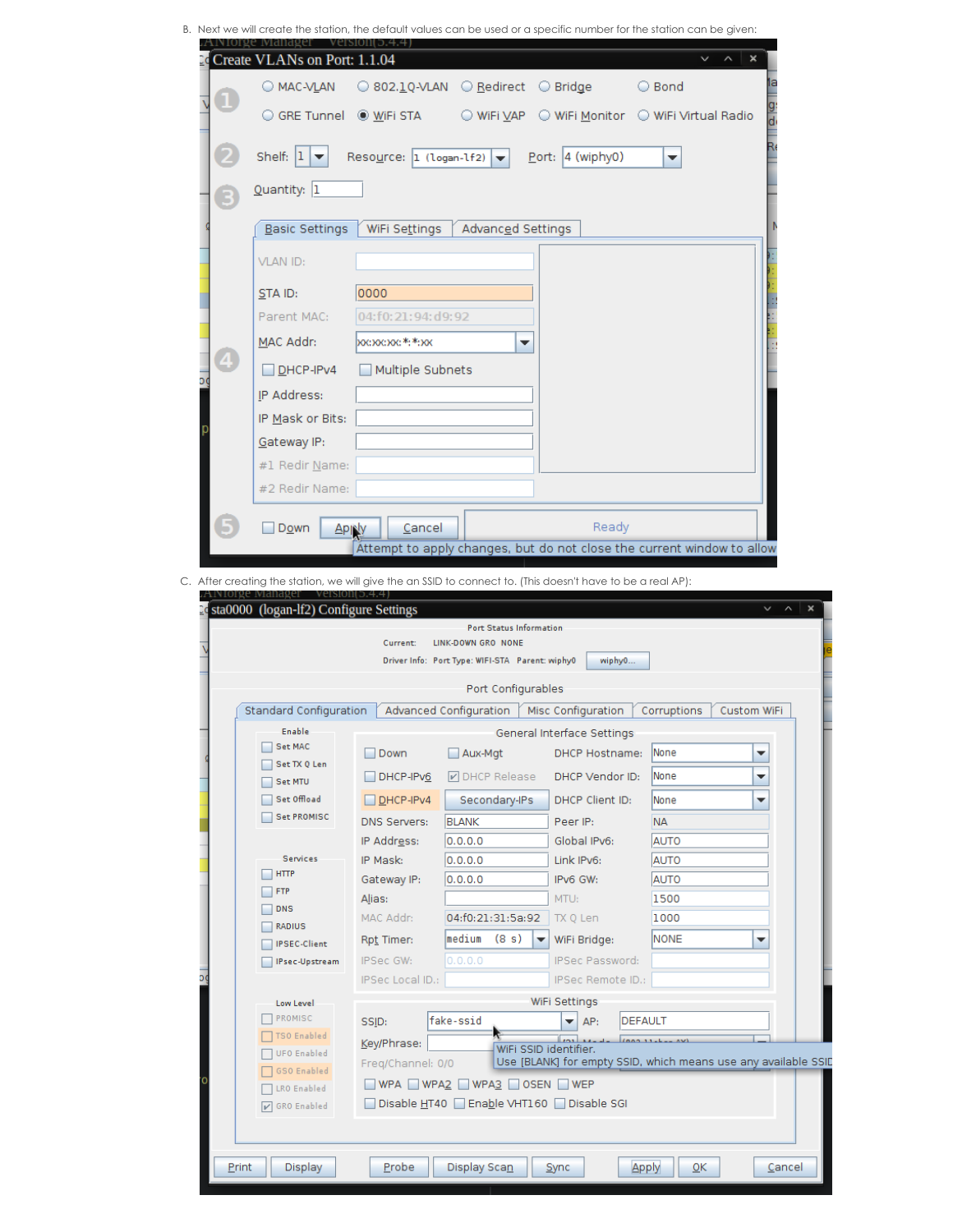D. Clicking on Display Scan at the bottom of the station settings window will bring us to the Scan window:

|                                          | data cli python layer4.js                       |                    |                            |               |                        |                |                                                                              |             |   |        |
|------------------------------------------|-------------------------------------------------|--------------------|----------------------------|---------------|------------------------|----------------|------------------------------------------------------------------------------|-------------|---|--------|
| sta0000 (logan-lf2) Configure Settings   |                                                 |                    |                            |               |                        |                |                                                                              |             |   |        |
|                                          |                                                 |                    | Port Status Information    |               |                        |                |                                                                              |             |   |        |
|                                          | Current:                                        | LINK-DOWN GRO NONE |                            |               |                        |                |                                                                              |             |   |        |
|                                          | Driver Info: Port Type: WIFI-STA Parent: wiphy0 |                    |                            |               |                        | wiphy0         |                                                                              |             |   |        |
|                                          |                                                 |                    |                            |               |                        |                |                                                                              |             |   |        |
|                                          |                                                 |                    |                            |               |                        |                |                                                                              |             |   |        |
|                                          |                                                 |                    | Port Configurables         |               |                        |                |                                                                              |             |   |        |
| Standard Configuration                   | Advanced Configuration                          |                    |                            |               | Misc Configuration     |                | Corruptions                                                                  | Custom WiFi |   |        |
| <b>Enable</b>                            |                                                 |                    | General Interface Settings |               |                        |                |                                                                              |             |   |        |
| <b>Set MAC</b>                           | Down                                            | Aux-Mgt            |                            |               | <b>DHCP Hostname:</b>  |                | None                                                                         |             | ▼ |        |
| Set TX 0 Len                             | DHCP-IPv6                                       |                    | DHCP Release               |               | DHCP Vendor ID:        |                | <b>None</b>                                                                  |             | ▼ |        |
| Set MTU<br>Set Offload                   |                                                 |                    |                            |               | DHCP Client ID:        |                |                                                                              |             |   |        |
| <b>Set PROMISC</b>                       | $\Box$ DHCP-IPv4                                |                    | Secondary-IPs              |               |                        |                | None                                                                         |             | ▼ |        |
|                                          | <b>DNS Servers:</b>                             | <b>BLANK</b>       |                            | Peer IP:      |                        |                | <b>NA</b>                                                                    |             |   |        |
|                                          | IP Address:                                     | 0.0.0.0            |                            |               | Global IPv6:           |                | <b>AUTO</b>                                                                  |             |   |        |
| <b>Services</b><br><b>HTTP</b>           | IP Mask:                                        | 0.0.0.0            |                            |               | Link IPv6:             |                | <b>AUTO</b>                                                                  |             |   |        |
| <b>FTP</b>                               | Gateway IP:                                     | 0.0.0.0            |                            |               | IPv6 GW:               |                | <b>AUTO</b>                                                                  |             |   |        |
| <b>DNS</b>                               | Alias:                                          |                    |                            | MTU:          |                        |                | 1500                                                                         |             |   |        |
| <b>RADIUS</b>                            | MAC Addr:                                       |                    | 04:f0:21:31:5a:92          |               | TX Q Len               |                | 1000                                                                         |             |   |        |
| <b>IPSEC-Client</b>                      | Rpt Timer:                                      |                    | median (8 s)<br>▼          |               | WiFi Bridge:           |                | NONE                                                                         |             | ▼ |        |
| IPsec-Upstream                           | IPSec GW:                                       | 0.0.0.0            |                            |               | <b>IPSec Password:</b> |                |                                                                              |             |   |        |
|                                          | IPSec Local ID.:                                |                    |                            |               | IPSec Remote ID.:      |                |                                                                              |             |   |        |
| Low Level                                |                                                 |                    |                            | WiFi Settings |                        |                |                                                                              |             |   |        |
| PROMISC                                  | SSID:                                           | fake-ssid          |                            | ▼∣            | AP:                    | <b>DEFAULT</b> |                                                                              |             |   |        |
| <b>TSO Enabled</b><br><b>UFO Enabled</b> | Key/Phrase:                                     |                    |                            |               | $[?]$ Mode:            |                | (802.11abgn-AX)                                                              |             | ▼ |        |
| <b>GSO Enabled</b>                       | Freq/Channel: 0/0                               |                    |                            |               | Rate:                  | OS Default     |                                                                              |             | ▼ |        |
| <b>LRO Enabled</b>                       | WPA WPA2 WPA3 OSEN WEP                          |                    |                            |               |                        |                |                                                                              |             |   |        |
| <b>V</b> GRO Enabled                     | Disable HT40 Enable VHT160 Disable SGI          |                    |                            |               |                        |                |                                                                              |             |   |        |
|                                          |                                                 |                    |                            |               |                        |                |                                                                              |             |   |        |
|                                          |                                                 |                    |                            |               |                        |                |                                                                              |             |   |        |
|                                          |                                                 |                    |                            |               |                        |                |                                                                              |             |   |        |
|                                          |                                                 |                    |                            |               |                        |                |                                                                              |             |   |        |
|                                          |                                                 |                    |                            |               |                        |                |                                                                              |             |   |        |
| Print<br><b>Display</b>                  | Probe                                           | Display Scan       |                            | Sync          |                        | <b>Apply</b>   | ОΚ<br>Display the Scan Results for the radio associated with this interface. |             |   | Cancel |

E. Finally we'll be able to start the scan and see the results. Clicking on Scan and waiting a few seconds will show all of the APs availble to the station:

| auuuu (10gan-112) Configure Settings |                |                |                  |                        |         |           |        |                   |
|--------------------------------------|----------------|----------------|------------------|------------------------|---------|-----------|--------|-------------------|
| wiphy0 Scan Results                  |                |                |                  |                        |         |           |        |                   |
| <b>SSID</b>                          | Channel        | Info           | Auth             | <b>BSS</b>             | Signal  | Frequency | Beacon | Age               |
| $\cdot$                              | $44+$          | 3x3 MCS 0-9 AC | WPA2             | 10:56:11:0c:04:02      | $-79.0$ | 5220      | 100    | 1.42s             |
| $\cdot$                              | ı              | 3x3 MIMO       | WPA2             | 10:56:11:0c:04:01      | $-74.0$ | 2412      | 100    | 12.60 s           |
| DIRECT-85-HP ENV                     | 4              | 1x1 MIMO       | WPA2             | f4:30:b9:05:0f:86      | $-75.0$ | 2427      | 100    | 12.05 s           |
| GoDallasStars                        | 11             | 3x3 MIMO       | WPA2             | f4:c1:14:69:66:8f      | $-82.0$ | 2462      | 100    | 10.03 s           |
| Hala madrid                          | 11             | 0x0 MCS 0-0 AX | WPA <sub>2</sub> | ac:db:48:42:5f:45      | $-89.0$ | 2462      | 100    | 10.00 s           |
| Loandinh1987                         | 11             | 3x3 MIMO       | WPA2             | 84:00:2d:92:6a:f8      | $-62.0$ | 2462      | 100    | 10.03 s           |
| Loandinh1987                         | $36+$          | 3x3 MCS 0-9 AC | WPA2             | 84:00:2d:92:6b:00      | $-75.0$ | 5180      | 100    | 9.76 s            |
| Logan-Test-Net                       | $44+$          | 3x3 MCS 0-9 AC | WPA2             | 08:36:c9:e3:d4:da      | $-32.0$ | 5220      | 200    | 1.39 s            |
| NachoWifi                            | 11             | 2x2 MIMO       | <b>WPA WPA2</b>  | 20:b0:01:5b:2f:ba      | $-80.0$ | 2462      | 100    | 10.01 s           |
| <b>Palmerston North</b>              | $44+$          | 4x4 MCS 0-9 AC | WPA2             | bc:9b:68:de:a5:73      | $-81.0$ | 5220      | 100    | 1.40s             |
| <b>SHAN</b>                          | 6              | 2x2 MIMO       | <b>WPA WPA2</b>  | 5c:6a:80:1d:50:2b      | $-74.0$ | 2437      | 100    | 11.31s            |
| Scooterbooter                        | $44 +$         | 3x3 MCS 0-9 AC | WPA WPA2         | 34:1f:e4:e0:05:3b      | $-85.0$ | 5220      | 100    | 1.38 <sub>s</sub> |
| Scooterbooter                        | 6              | 3x3 MIMO       | WPA WPA2         | 34:1f:e4:e0:05:3a      | $-72.0$ | 2437      | 100    | 11.31 s           |
| Slippery Weasel Tr                   | 9              | 3x3 MIMO       | WPA2             | 08:02:8e:da:23:aa      | $-84.0$ | 2452      | 100    | 10.28s            |
| WizardDen                            | $\overline{8}$ | 3x3 MIMO       | WPA2             | 94:a6:7e:14:8e:17      | $-11.0$ | 2447      | 100    | 10.79 s           |
| <b>XFINITY</b>                       | $44 +$         | 3x3 MCS 0-9 AC | WPA2             | 42:56:11:0c:04:02      | $-79.0$ | 5220      | 100    | 1.41s             |
| <b>XFINITY</b>                       | $44 +$         | 4x4 MCS 0-9 AC | WPA2             | bc:9b:68:de:a5:77      | $-81.0$ | 5220      | 100    | 1.40s             |
| <b>XFINITY</b>                       | $44+$          | 3x3 MCS 0-9 AC | WPA2             | 66:1f:e4:e0:05:3b      | $-86.0$ | 5220      | 100    | 1.41s             |
| <b>XFINITY</b>                       | $36+$          | 3x3 MCS 0-9 AC | WPA <sub>2</sub> | 9a: 00: 2d: 92: 6b: 00 | $-75.0$ | 5180      | 100    | 9.78 s            |
| <b>IBLANKI</b>                       | $44+$          | 4x4 MCS 0-9 AC | WPA <sub>2</sub> | bc:9b:68:de:a5:76      | $-81.0$ | 5220      | 100    | 1.37 <sub>s</sub> |
| [BLANK]                              | $44+$          | 4x4 MCS 0-9 AC | WPA WPA2         | bc:9b:68:de:a5:78      | $-80.0$ | 5220      | 100    | 1.39s             |
| <b>IBLANKI</b>                       | $44 +$         | 3x3 MCS 0-9 AC | WPA WPA2         | 32:56:11:0c:04:02      | $-74.0$ | 5220      | 100    | 4.19s             |
| [BLANK]                              | $44+$          | 3x3 MCS 0-9 AC | <b>WPA WPA2</b>  | 52:56:11:0c:04:02      | $-79.0$ | 5220      | 100    | 1.38s             |
| <b>[BLANK]</b>                       | $44 +$         | 3x3 MCS 0-9 AC | WPAWPA2          | 76:1f:e4:e0:05:3b      | $-86.0$ | 5220      | 100    | 1.40s             |
| <b>[BLANK]</b>                       | 11             | 3x3 MIMO       | WPA WPA2         | 92:00:2d:92:6a:f8      | $-62.0$ | 2462      | 100    | 10.00 s           |
| <b>IBLANKI</b>                       | $36+$          | 3x3 MCS 0-9 AC | WPA WPA2         | 8a:00:2d:92:6b:00      | $-76.0$ | 5180      | 100    | 9.74 s            |
| xfinitywifi                          | $44+$          | 3x3 MCS 0-9 AC | Open             | 22:56:11:0c:04:02      | $-78.0$ | 5220      | 100    | 1.42s             |
| xfinitywifi                          | $44+$          | 3x3 MCS 0-9 AC | Open             | 46:1f:e4:e0:05:3b      | $-86.0$ | 5220      | 100    | 1.42s             |
| xfinitywifi                          | $44+$          | 4x4 MCS 0-9 AC | Open             | bc:9b:68:de:a5:75      | $-80.0$ | 5220      | 100    | 1.38s             |
| xfinitywifi                          | $36+$          | 3x3 MCS 0-9 AC | Open             | 96:00:2d:92:6b:00      | $-75.0$ | 5180      | 100    | 9.78 s            |
|                                      |                |                |                  |                        |         |           |        |                   |
|                                      |                |                |                  | Pause Active           |         | Scan      |        | Sync              |
|                                      |                |                |                  |                        |         |           |        |                   |